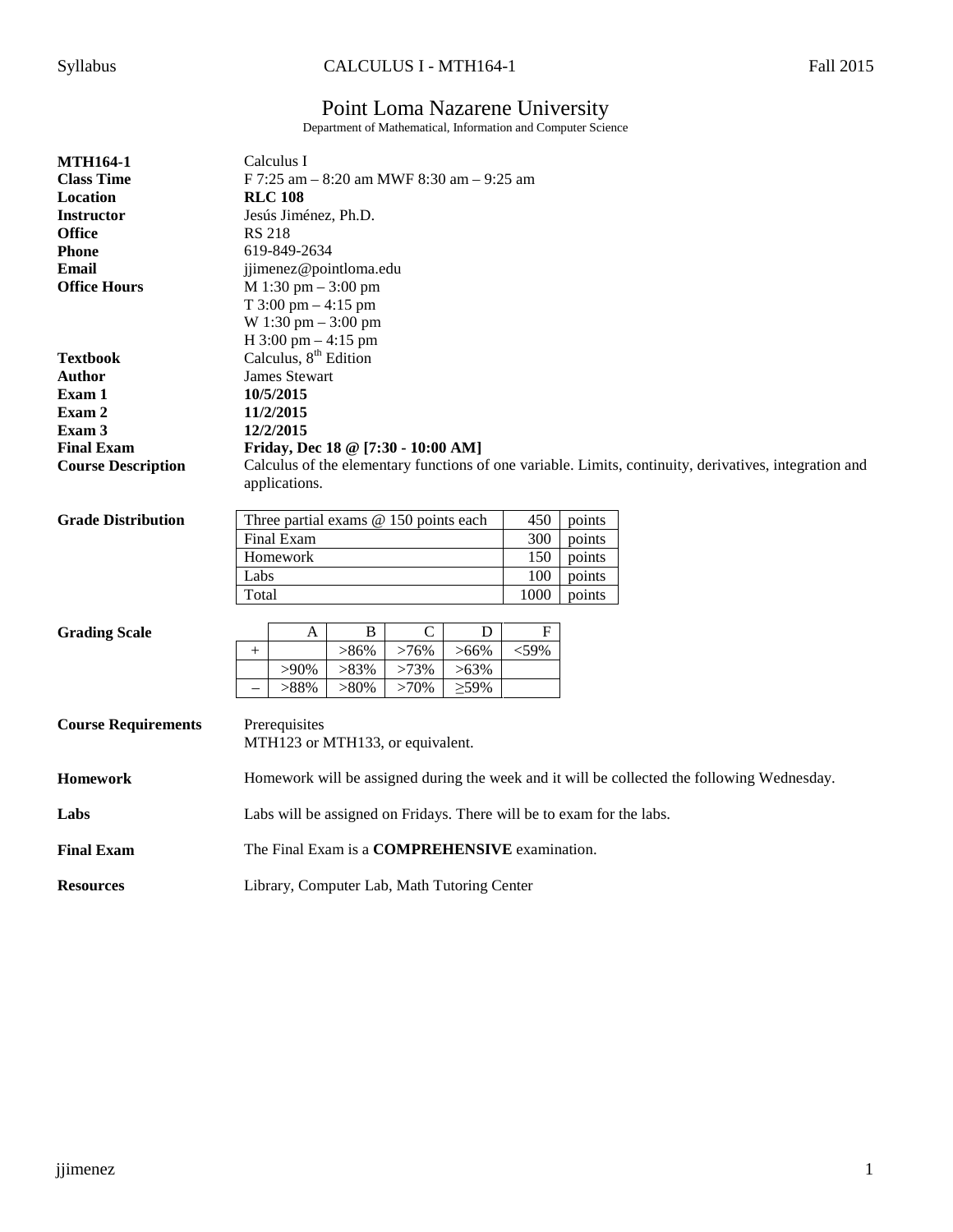# **GENERAL EDUCATION**

This course is one of the components of the General Education Program at Point Loma Nazarene University, under the category of *Developing Cognitive Abilities*. By including this course in a common educational experience for undergraduates, the faculty supports the pursuit of personal awareness and skill development, focusing on the analytical, communicative, and quantitative skills necessary for successful living in society.

# **CLASS LEARNING OUTCOMES MTH164**

- Students will be comfortable using technology to solve problems.
- Students will understand the theory of algorithms and computation.
- Students will be able to write correct and robust software.
- Students will be able to demonstrate facility with analytical concepts.
- Students will be able to demonstrate facility with algebraic structures.
- Students will be comfortable using technology to solve problems.
- Students will communicate effectively orally and in writing.
- Students will have an understanding of the historical development, contemporary progress and societal role of mathematics.

# **ATTENDANCE**

Attendance is expected at each class session. In the event of an absence you are responsible for the material covered in class and the assignments given that day.

Regular and punctual attendance at all classes in which a student is registered is considered essential to optimum academic achievement. Therefore, regular attendance and participation in each course are minimal requirements to be met. There are no allowed or excused absences except as approved in writing by the Provost for specific students participating in certain university-sanctioned activities. Excused absences still count toward the 10%-20% limits, but allow students to make up work, quizzes, or tests missed as a result of a university-sanctioned activity. Activities of a unique nature, such as labs or other activities identified clearly on the syllabus, cannot be made up except in rare instances when instructors have given advanced, written approval for doing so. Whenever the number of accumulated absences in a class, for any cause, exceeds ten (10) percent of the total number of class meetings, the faculty member should send an e-mail to the student and the Vice Provost for Academic Administration (VPAA) warning of attendance jeopardy. If more than twenty (20) percent of the total number of class meetings is reported as missed, the faculty member or VPAA may initiate the student's de-enrollment from the course without further advanced notice to the student. If the date of deenrollment is past the last date to withdraw from a class, the student will be assigned a grade of W or WF consistent with university policy in the Grading section of the catalog. There are no refunds for courses where a de-enrollment was processed. For more details see the PLNU catalog: [http://catalog.pointloma.edu/content.php?catoid=18&navoid=1278#Class\\_Attendance](http://catalog.pointloma.edu/content.php?catoid=18&navoid=1278#Class_Attendance)

### **CLASS ENROLLMENT**

It is the student's responsibility to maintain his/her class schedule. Should the need arise to drop this course (personal emergencies, poor performance, etc.), the student has the responsibility to follow through (provided the drop date meets the stated calendar deadline established by the university), not the instructor. Simply ceasing to attend this course or failing to follow through to arrange for a change of registration (drop/add) may easily result in a grade of F on the official transcript.

### **ACADEMICS ACOMODATIONS**

While all students are expected to meet the minimum academic standards for completion of their courses as established by the instructors, students with special needs may require academic accommodations. At Point Loma Nazarene University, students requesting academic accommodations must file documentation with the Disability Resource Center (DRC), located in the Bond Academic Center. Once the student files documentation, the Disability Resource Center contacts the student's instructors and provides written recommendations for reasonable and appropriate accommodations to meet the individual needs of the student. This policy assists the university in its commitment to full compliance with Section 504 of the Rehabilitation Act of 1973, the Americans with Disabilities (ADA) Act of 1990, and ADA Amendments Act of 2008, all of which prohibit discrimination against students with special needs and guarantees all qualified students equal access to the benefits of PLNU programs and activities. For more details see the PLNU catalog: [http://catalog.pointloma.edu/content.php?catoid=18&navoid=1278#Academic\\_Accommodations](http://catalog.pointloma.edu/content.php?catoid=18&navoid=1278#Academic_Accommodations)

Students with learning disabilities who may need accommodations should discuss options with the instructor during the **first two weeks** of class.